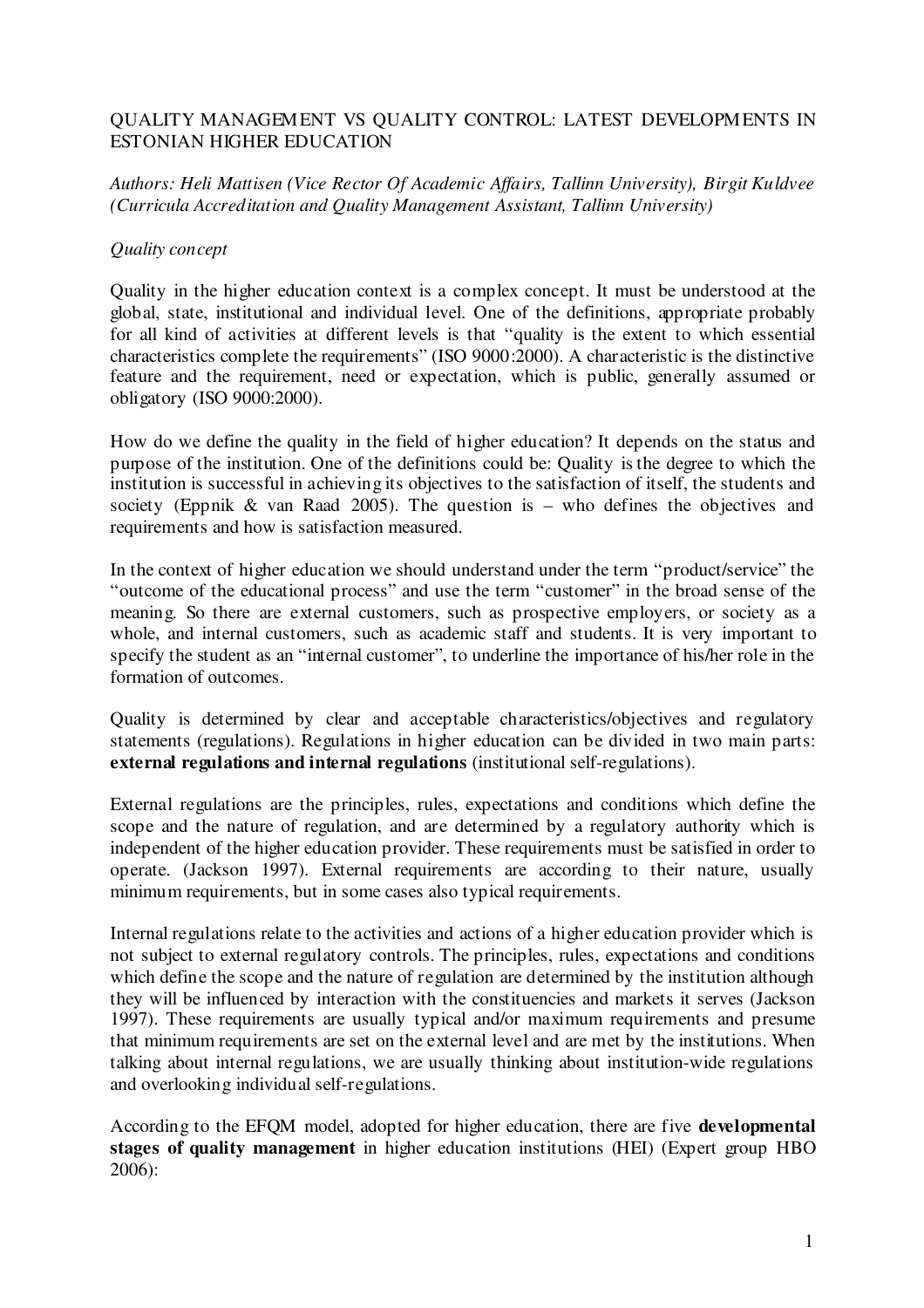- activity-oriented,
- process-oriented,
- system-oriented,
- chain-oriented and
- total quality management-oriented.

The lowest level – activity-oriented level – is the fundamental level of quality management, based on the individual responsibility for quality. Total quality management can't be achieved by the HEI without individuals, and especially academics, taking responsibility for it. Also, it is possible to develop all stages simultaneously.

# *Brief Overview of Developments in Estonian Higher Education in 1991-2006*

When Estonia regained independence in 1991, there were 6 public universities in Estonia and 2 small private universities (founded 1988-89). All the regulations for higher education valid during previous Soviet times were not valid any more. In 1991-1995 the main focus of politicians and the academic community was on instilling democratic principles and processes. In 1995 the University Act and in 1996 the Standard of Higher Education were enacted. The field of higher education was practically without regulations for four years but it did not break down the system of higher education. When the Standard of Higher Education was adopted, one of its goals was also to create an instrument to reorganize the actual landscape of higher education, while establishing formal quality requirements. Nevertheless, the induction of the Universities Act and the Standard of Higher Education could not stop the expansive growth in the higher education area. In 2001/2002 there were 49 higher education institutions in Estonia. In 1997, the Estonian Higher Education Accreditation Centre was established and the Higher Education Quality Assessment Council was appointed. The first round of accreditation started in 1997. From 1997-2005, 721 study programmes requested accreditation. Of these, 609 were granted full accreditation, 184 received conditional accreditation and 28 failed. Due to several mergers and closures, the number of higher education institution diminished to 39 in 2005 (keep in mind the population of 1, 4 million). In 15 years, the number of students has increased 2,7 times from 25489 in 1994 to 68287 in 2005. About 63% of all students are studying at HEI, where programmes are accredited up to the PhD level.

## *External quality assurance in Estonian higher education*

In the context of Estonian higher education, there are three external quality regulations: Universities Act (1995)

Standard of Higher Education (1996)

Estonian Government's regulation of institutional and curricula accreditation (2003)

The Universities Act defines a university, its type of studies and curricula, and the minimum requirements in the learning environment, for students and teaching staff at different academic levels. In relation to quality management, the University Act states that there is a Higher Education Assessment Council which arranges accreditation and makes decisions about accreditation of universities and curricula. Since its initial adoption, the Universities Act has been amended 20 times in parliament.

The Standard of Higher Education specifies requirements for higher education in Estonia and is a fundamental act for granting education licences and for accreditation for study at HEI.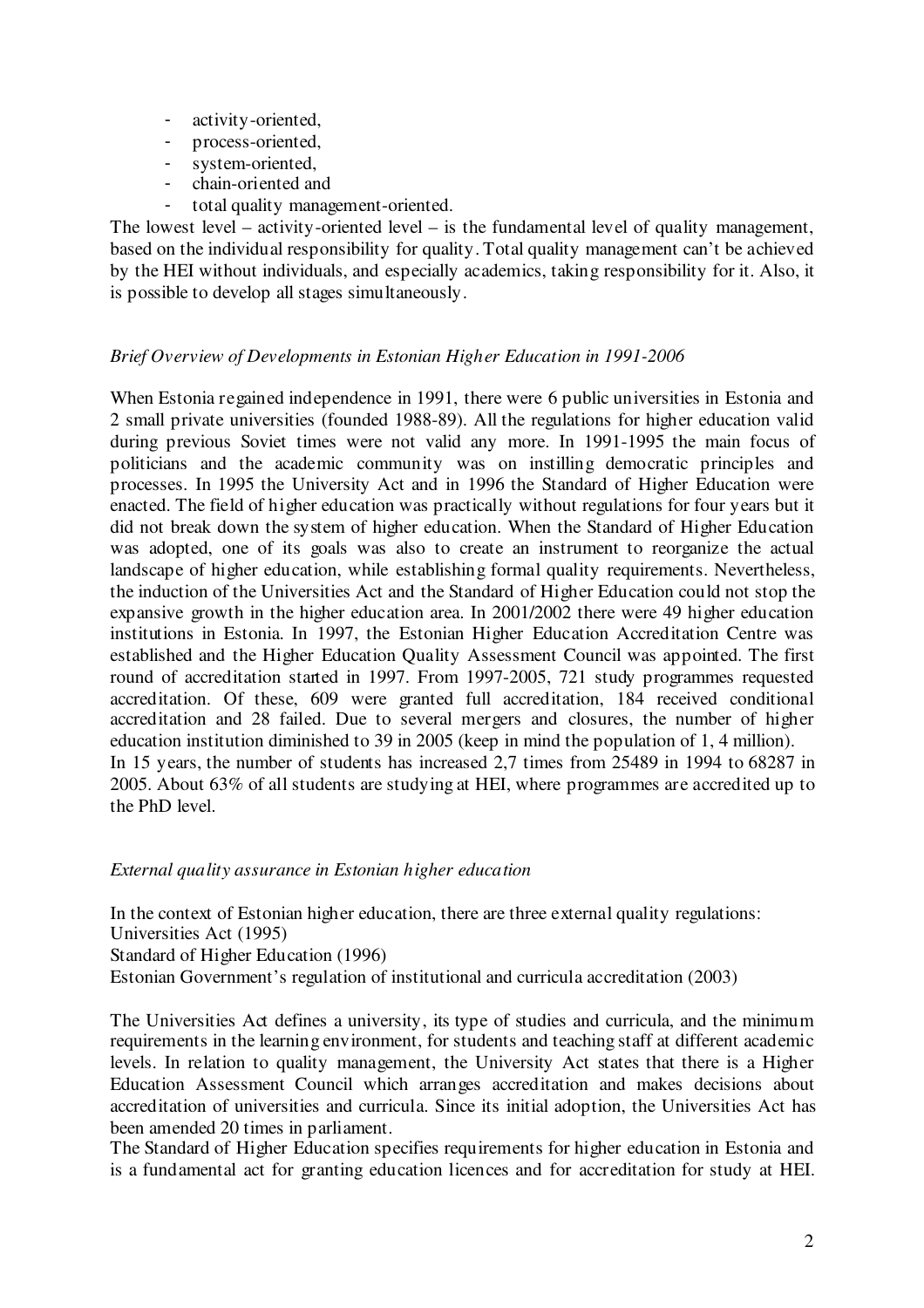According to the Standard of Higher Education, the content of each curriculum must differ from another curriculum in at least thirty percent of its content. It also states that lectures must not form more than 50% of the total workload. Furthermore 50% of the teaching staff must work at least 51% of the workload in the university. There are separate descriptions for curricula in each level of studies which state duration and volume of studies, needed qualification for entering university on these levels and conditions for graduating. There are also requirements for teaching staff which state that at he bachelor level, 50% of lecturers should have a doctoral degree or equivalent; at the masters level 75% should have such qualifications; at the doctoral level 100% should have such qualifications.

The Estonian Government's regulation from 2003, about institutional and curricula accreditation describes the procedures of internal self-evaluation and external evaluation by international experts and defines the requirements for university and its curricula which must be fulfilled in order to get full accreditation. Requirements for a university are as follows, a clear mission statement of university and its congruency of departmental missions and goals; existence of a developmental plan; a management system which is coherent with the mission statement and goals; curricula with described learning outcomes; co-ordinated management of studies and sufficient conditions for auditory and individual work; teaching staff who use modern study methods; research and development work which is coherent with teaching in the study field; clearly formulated work tasks, duties and responsibilities of academic staff; conditions for students which support sports activities and recreational time; systems for observing the success and failure of students during their studies; library services which are accessible for students and library holdings which are complemented continuously; inner regulations for using and taking care of every kind of material resources; clear finance and investment policy; public information about the university's activities; connections with employers, alumni and other universities; published principles of ethics and continuous quality improvement system for all the processes taking place in the university. Requirements for curricula accreditation are the same as for institutional accreditation but it is further stated that the mission of the university must be reflected in the development plan, teaching and learning activities, participation in educational policy; there must be a curricula council with representatives from employers and students; the assessment methods must be objective and consider the goals of curriculum; the academic calendar should be detailed and public; the basic data for evaluating quality of curriculum must be collected from students, alumni and employers.

In 1996, when the Standard of Higher Education was adopted, there was a need for quality control and for setting formal requirements for granting licences for higher education. That is why the main accent was on formal figures such as 50% of teaching staff must work at least 51% workload in the university. The Standard of Higher Education could have been a good working instrument for rationalizing the structure of higher education, but it was given into the wrong hands – into the hands of international experts, belonging to the group of external experts. The Estonian Government's regulation about institutional and curricula accreditation defines the curricula accreditation as a developing function. At the same time, the Universities Act § 2 states that during the process of accreditation, a decision about the conformity of the universities' curricula to the standards should be made. Everyday experience about curricula accreditation shows that too few proposals are made for curricula development. Accreditation experts mainly check the curricula's conformity to the laws and Governments' regulations. Instead, these should be checked by local boards of supervision and thus the environment for producing quality management would be possible.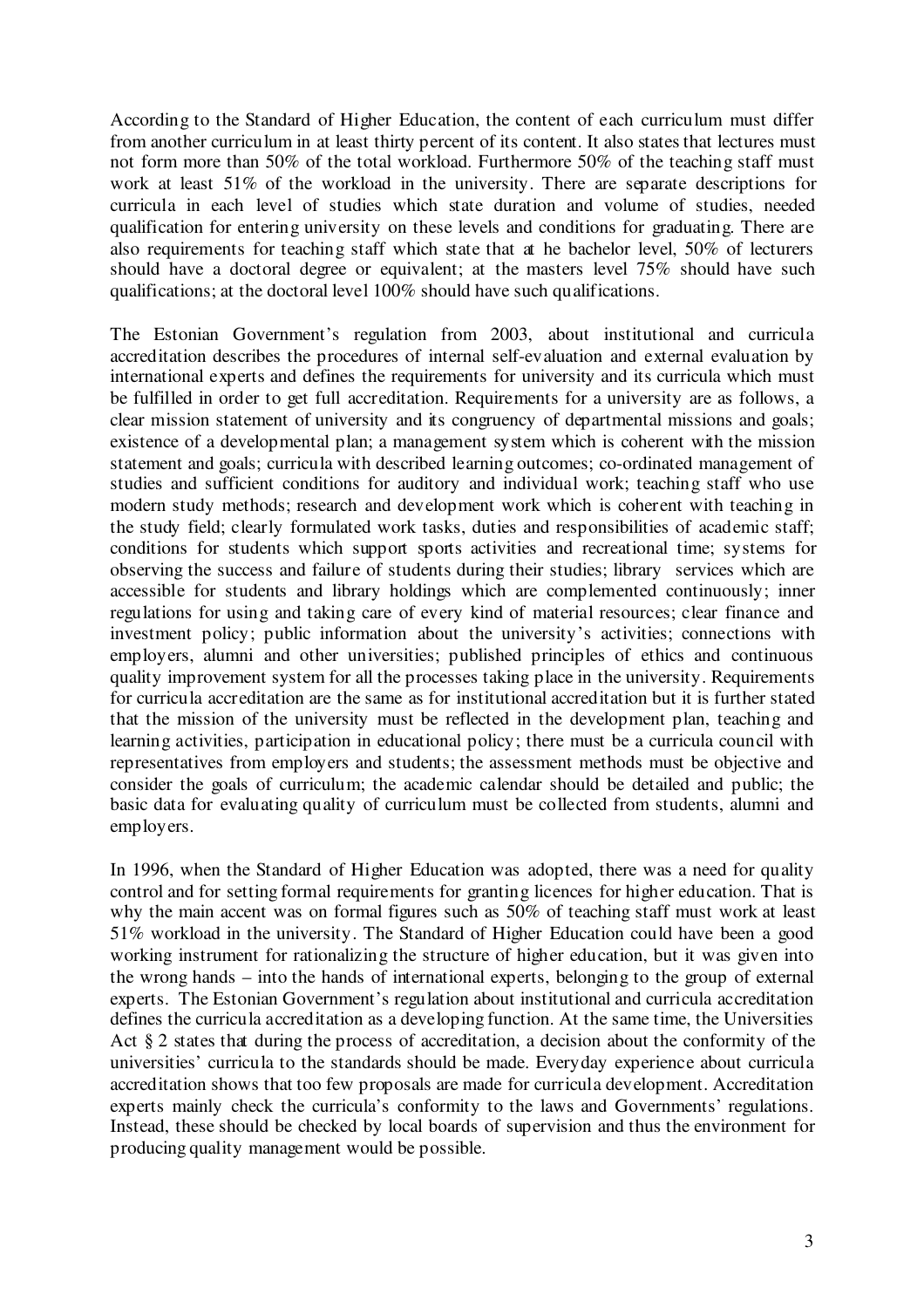Highly formalised quality standards are needed in a certain phase of development. The Estonian Standard of Higher Education accepted in 1996 was an attempt to unify requirements for academic institutions and activities. After regaining freedom in 1991, there was a situation in Estonia where very few members of academic staff had a PhD and a full time job at the university. So the government accepted the standard where 50% of the academic staff teaching on the bachelor level curriculum, 75% on the master level and 100% of the academic staff teaching on the doctoral level curriculum had to have a PhD. In 2002 the new 3+2 curricula system was introduced, but requirements stayed the same. Sometimes it caused quality problems instead of encouraging high quality. For example, according to the new curricula system, the teacher training component is provided only at the masters level. Although the lack of practical skills is the biggest problem in teacher education today, the HEI can't involve more reflective practitioners into the study process due to the aforementioned requirement of the standard. Therefore, in some cases, the formalised standards are not stimulating but preventing the quality development of the curricula.

Institutions which conduct curricula accreditation – the Estonian Higher Education Accreditation Centre and the Higher Education Quality Assessment Council – are in the domain of the Ministry of Education and Research. It means that their budget is a part of the ministry's budget. The Higher Education Quality Assessment Council consists of professors of different public universities and representative of Students Unions. According to the standards of ENQA (European Network for Quality Assurance in Higher Education) institutions which conduct external higher education quality control must be autonomous and not influenced by third parties like other universities, ministries and other stakeholders. The situation in Estonia is contrary to that at the moment.

The Universities Act and Standard of Higher Education, Government's regulation from 2003, about institutional and curricula accreditation did not validate the university's inner quality management system. Formal standards led to simulations of quality, quality assurance and management took place in virtual life and its content was not expounded.

## *Inter-institutional quality assurance – quality agreement of public universities*

Conceptual discussion about quality was renewed in year 2003 when the Rectors Conference in co-operation with the Ministry of Education and Research initiated the process of interinstitutional quality developments:

- 1. The Quality Agreement between Estonian public universities on curricula, academic position and academic degrees was signed by the rectors;
- 2. The working group was called together to define quality indicators and elaborate a quality handbook for universities.

The Quality Agreement declares the following:

"Desirous of strengthening the competitiveness of Estonian education in Europe and the world, considering high quality university education as the main precondition for the development of Estonia, and supporting the development on an integrated university area in Estonia, … (the parties) consider joint operation in assuring the quality of university education very important, including the establishment of common academic standards."

Public universities in Estonia have taken the state's role and created "external" quality requirements for themselves, and other HEI attempting to be treated as universities. Those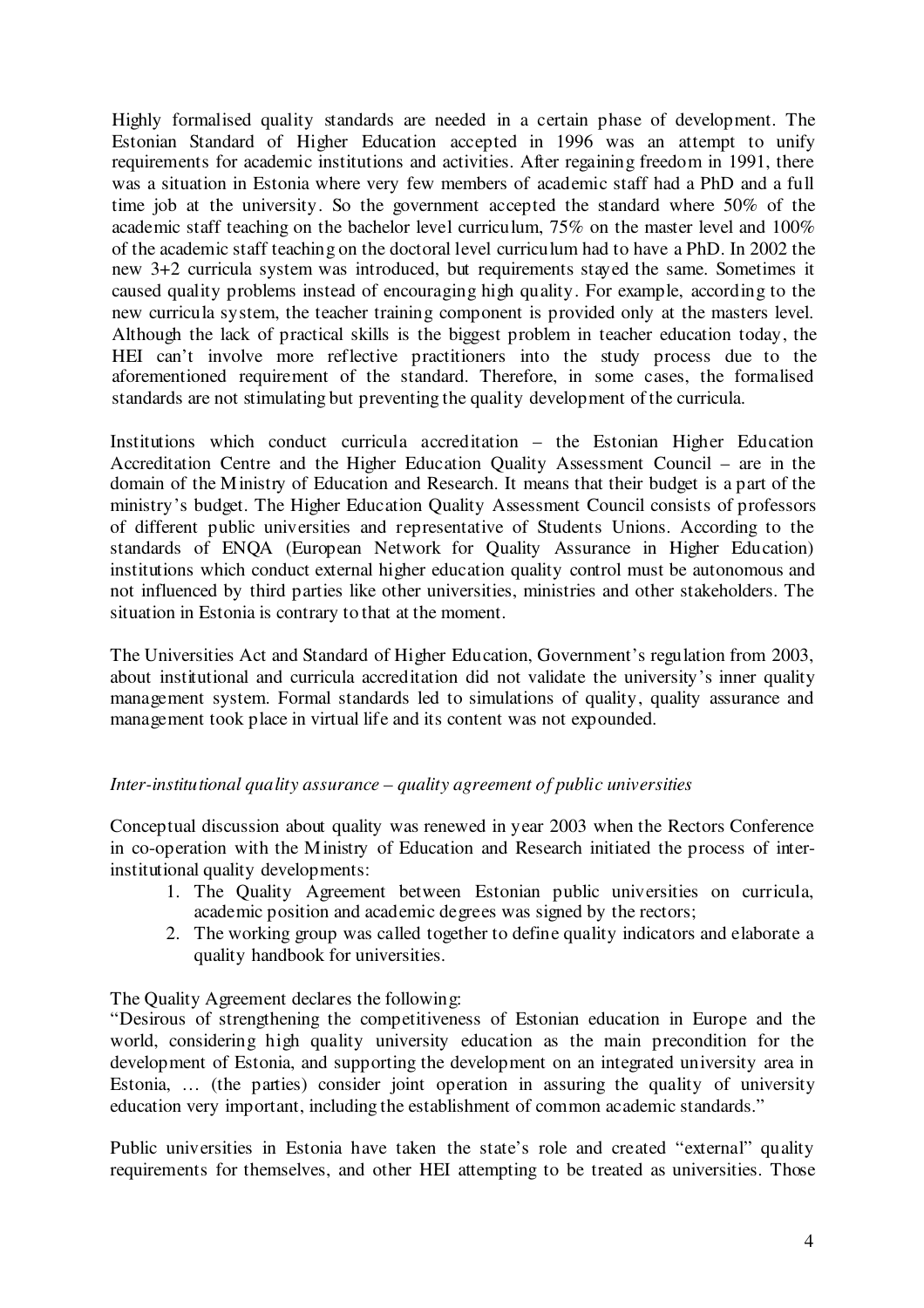requirements are higher and more precise than official requirements (see Annex 1). Meeting these requirements is not feasible for all higher education institutions in Estonia offering master and doctoral programmes. One reason for the agreement was to draw a distinction between universities and "non-universities" in Estonia. The other reason was to bring more transparency into the system of degrees and academic qualifications, to agree on rules and procedures in quality assurance, to make academic positions comparable and create more trust in each other's achievements.

Every year, all the parties complete the quality report which is looked through and discussed by the Rectors' Conference. The quality reports are based on quality indicators, agreed upon by public universities. They require data collection, processing and presentation in accordance with a unified form. The reports enable universities to evaluate the implementation of the Quality Agreement by universities and give objective information to the university's management board about the performance of quality assurance at the university and on the relevant indicators of neighbour universities.

The first round of self-evaluation was carried out in 2005 by the Quality Commission of the Rector's Conference. The aim of the commission is to supervise the implementation of the agreement and develop cooperation in the field of quality assurance. In 2005 and 2006, the extra attention has been paid to two aspects: requirements for professorial candidates and for doctoral theses. In 2005, all participating universities had to confess that not all requirements have been fulfilled. The results of the concise report of the commission to the Rector's Conference led to some protests and controversies, but at the end all parties agreed on the necessity and utility of the report and acknowledged the importance of the work done by the quality commission.

Nevertheless, the quality commission has come to the conclusion, that its role as a controlling body will be reduced after some years, whereas the developmental role has to be strengthened. This is not because of the initial reaction to the result of the first reporting round, but because the necessity for such kind of external quality assurance will become exhausted after all the requirements listed in the agreement have been implemented into the internal quality management systems of universities. In addition, some of the requirements, listed at the moment in the Quality Agreement of Rector's Conference, will be transferred to the legal acts (Universities Act and Standard for Higher Education), due to the Estonian Higher Education Strategy, accepted by the government and passed in parliament.

## *Internal quality assurance*

Under the guidance of the Rectors'Conference, representatives of public universities created a manual called *Unified Quality Management System for Estonian Public Universities*. The manual must serve as a base for internal quality management in universities. The cooperation was continued by the project funded by the European Social Fund called *Increasing the competition capacity of university graduates through the development of the quality of study activities.* One of the subprojects is devoted to the implementation of quality culture in universities.

There are different institutional self-regulations at all universities, such as The Regulation of Studies, Curricula Statue, Regulation of Doctoral studies and theses, etc. The internal selfregulations in Tallinn University are presented in different documents but the main requirements for quality are stated in the quality manual, which has at the moment the status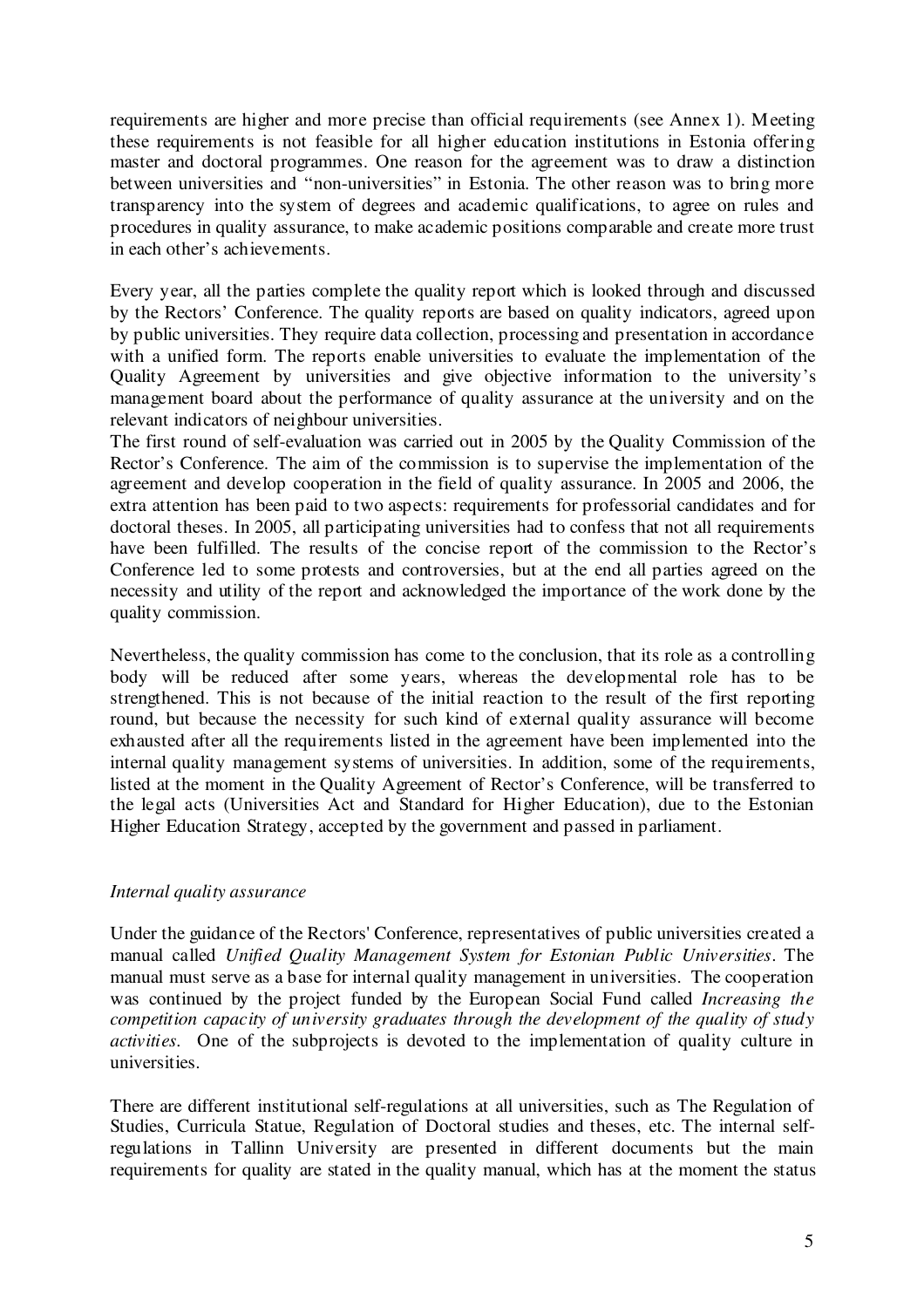of a proposal and should be accepted by the university board (Senate) in spring 2007. Prepared at the beginning on the bases *Unified Quality Management System for Estonian Public Universities* as a set of very high standards (maximum requirements), during the process of internal discussions, the quality manual has lost a lot of his standardising approach. Indeed, there are some formal requirements listed (maximum requirements), which are higher than legal requirements and even those listed in the Quality Agreement. For example, a candidate for the position of a professor should demonstrate scientific publications in the volume of three doctoral theses during last five years; or, doctoral students must study abroad at least one semester. But the most essential part of the manual is the Academic Charter of Tallinn University which is the expression of main academic values. Only if these values are communicated to academic staff and become a part of their every-day-life, can the highest level of quality and the continuous improvement be reached. The core values of Tallinn University are academic freedom, a student-centred approach to teaching and learning, trust and transparency, academic strictness (quality-awareness). Based on these core values the individual-level principles for students and academic staff are formulated. It is commonly expected that students are motivated and ready for development and learning; they participate actively, responsibly and consciously in the teaching and learning process and designing university; are demanding of themselves and the academic environment, give feedback and develop the university's academic environment; acquire social and professional competence, value these, learn to think independently, critically and creatively and are inspired to use and develop acquired knowledge.

The common expectations for academic staff are that they are professional, accept good academic traditions and are ready and motivated for academic development. They know the latest trends of their research and study field; give their contribution to and involve the students in the development of the research and study field; have international contacts with academics in the same research and study field; understand the goals of university education, the essence of learning and facilitate the academic development of students; inspire students to gain and use knowledge; know and use study methods congruent with the goals of the curriculum. They should know how to communicate, value dialogue between people and popularize the speciality. They should feel responsibility for and participate in developing the academic community. All these common expectations in the individual level need for qualitative measurement because there are no standards for such characteristics. That is why there is the intention, which is also written in the quality manual, to implement annual selfevaluation where academic staff can evaluate these characteristics as well as report their results in research. These reports are the basis for the manager of the structural unit who conducts the developmental interview.

Till now most of the Estonian universities including Tallinn University have been in the system level of quality management. But we are taking the steps to implement quality culture. The quality culture needs a framework to be secured. There are different possibilities to build up the framework consisting of typical requirements, descriptions of procedures and management of the whole system. The most appropriate model for quality management in HEI seems to be the EFQM model, but it should be redeveloped by the institution itself. Otherwise there will only be the framework, without any content.

## *Conclusion*

M. Jeliazkova ja D. F. Westerheijden (2002) have pointed out that there are four different phases of quality assurance systems. The first phase is "serious doubts about educational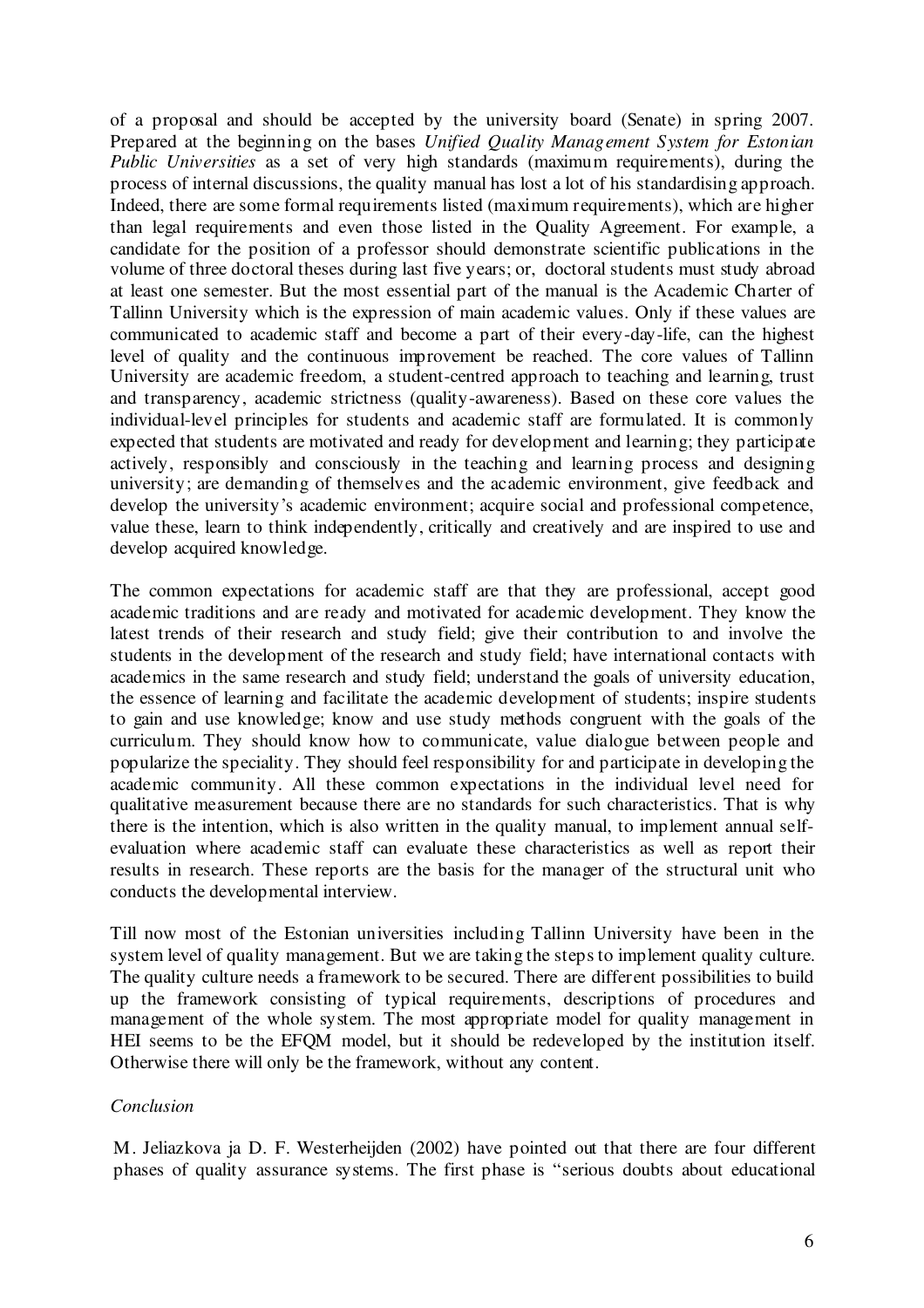standards" where the instrument of quality assurance is curricula accreditation. The second phase is "doubts about the efficiency of higher education system and/or institutions" and the instrument of quality assurance is institutional accreditation. The third phase is "doubt about innovation capacity and quality assurance capacity of institutions" where the quality assurance takes place by institutional audit. The fourth phase is "need to stimulate sustainable quality culture in institutions" and the instrument of quality assurance is institutional audit and verifying data to be incorporated in public databases. In the same article, the authors outline a new challenge to higher education quality assurance systems. This is publication of comparative performance indicators and standardised testing to graduates (Jeliazkova & Westerheijden 2002: 435). According to these phases of quality assurance systems, Estonian higher education quality assurance system is in the first phase where there is serious doubt about educational standards, but the quality is controlled by curricula accreditation which is essentially controlling the conformity of academic activity to set standards. At the same time, public universities are making efforts to reach the third phase hoping to create a sustainable quality culture. The rectors' conference has gone even further. They are collecting quality reports information about quality which is public. According to the Estonian Higher Education Strategy state system of external assurance is entering into the new phase of develepoment in some years, where the main instrument of quality assurance will be institutional accreditation. But still, there is long way to go to this phase where national higher education standards to not create new problems but help to solve them and introduce quality culture in Estonian universities.

References:

- Bologna declaration (1999). [2006, aprill 22] http://www.bologna-berlin2003.de/pdf/bologna\_declaration.pdf
- Eesti Vabariigi kvalifikatsioonide ja enne 20.augustit 1991.a antud endise NSV Liidu kvalifikatsioonide vastavus (2005) *Riigiteataja\_I 32, 241.*
- ENQA (2005). ENQA Report Standards and Guidelines for Quality Assurance in the European Higher Education Area. Tallinn: EKAK.
- Eppnik, Y. & van Raad, P (March 2005) HG Framework for Quality Assurance, Hanze University of Groningen
- Expert Group HBO (2006).Groningen: Hanze University Groningen.
- Governement's Regulation About university and curricul aaccreditation. (2003). *Riigi Teataja\_I,* 67, 459.

ISO 9000:2000 (EVS-EN ISO 9000:2001)

Jeliazkova, M & Westerheijden, D.F (2002). Systemic Adaptation to A Changing Environment: Towards a Next Generation of Quality Assurance Models". *Higer Education vol 44, no 3-4.* [2006, aprill 22] http://search.epnet.com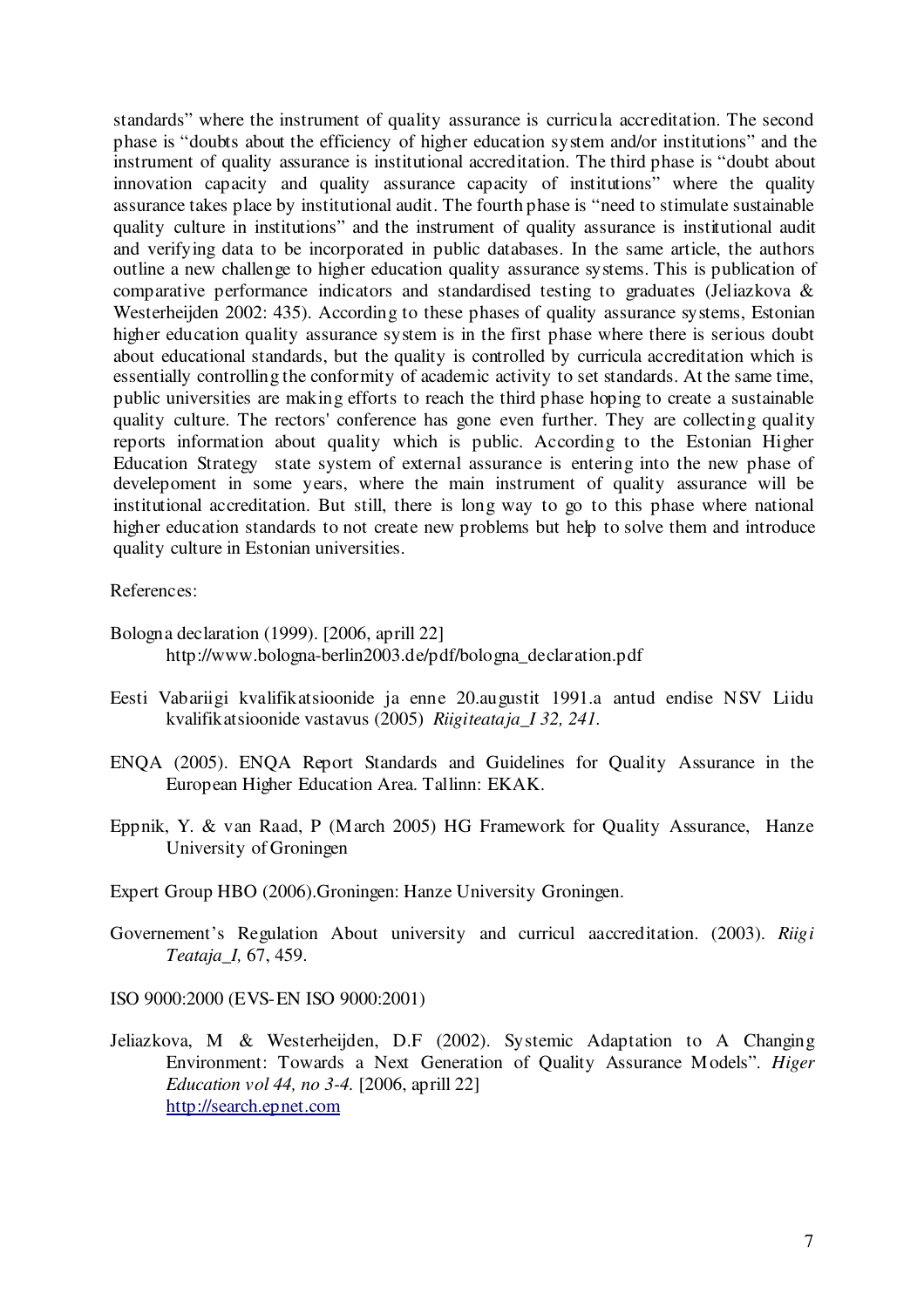Jackson, N. (1997). Internal academic quality audit in UK higher education: part II – implications for a national quality assurance framework. *Quality Assurance in Education Volume 5, Number 1*, 46–54. [2006, aprill 06] www.emerald.com

Standard of Higher Education. (2002)\_*Riigiteataja\_I, 70, 426.*

Sahney, S & D.K. Banwet & S. Karunes (2004). Research and concepts. Conceptualizing total quality management in higher education. *The TQM Magazine Vol 16, No 2, 145-159.*

University Act. (1995). *Riigi Teataja\_I,* 12, 119

Method of Improving the Quality of Higher Education based on the EFQM Model (2006). Forth English version. The HBO Expert Group, Groningen.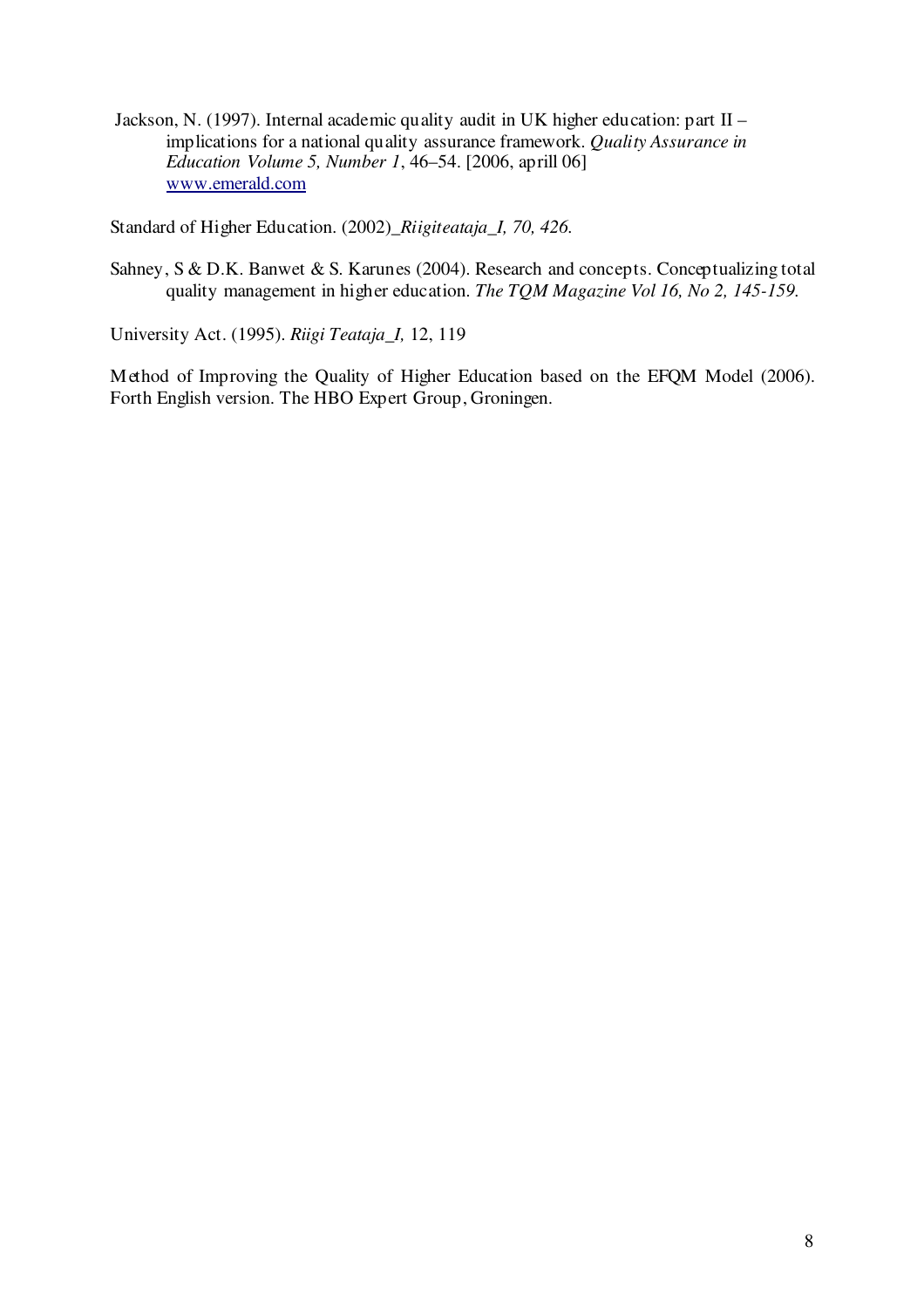## Annex 1

## Examples of requirements in Quality Agreement of Estonian Rector's Conference

### **Requirements for academic positions**

### *General principles*

1. These requirementsshall establish the requirements for applicants for professor, docent, lecturer, assistant and teacher positions filled by the way ofpublic competition at universities.

2. Upon applying for a position, an applicant's previous activities, including research work and the results ofresearch evaluation, teaching and creative activities, participation in expert committees in the field oftraining, research and creative activities, etc., shall be taken into account.

3. An applicant shall not be permitted to the competition ifhe/she has repeatedly got very low ratings to his/her teaching work fromstudents (compared to the average at a university/faculty) or has committed any grave violation against the Code ofEthics ofEstonian Scientists.

4. It is presumed that an applicant is familiar with modern study aids and teaching methods, has compiled study aids and methodological materials, and is improving teaching methods ofhis/her field.

5. It is expected that a member of the teaching staff actively improvehis/her skills and knowledgenecessary for teaching, research and creative activities.

#### *Requirements for professorial candidates*

6. A nationally and internationally recognized specialist who has experience in teaching and research, or in other creative activities, and who holds a doctoral degreeor has qualifications equal thereto may apply for a position ofprofessor. 7. Upon the first election, a precondition to participate in the competition shall be teaching experience at an institution of higher education, ideally including successful supervision of master's and doctoral students.

8. A constant international research and/or other creative activity shall be required.

9. A professor must be competent to organize the teaching ofhis/her specialty and must ensure a consistent flow ofnew academic generations. The performance of master's and doctoral study is the main success indicator for a professor's work. 10. A professoris able to direct research and development ofhis/her subject area and to seek resources needed for it. A professor is responsible for the improvement ofteaching methods, the development and renewal of curricula in his/her subject area. A professor supervises members ofthe teaching staff involved in teaching subjects ofthe professor'sspecialty.

## $(\ldots)$

### **Right to award academic degrees**

3. The body awarding academic degrees shall be called a defence committee, which may be the council ofthe university, a faculty, a department, or an institute, or a body formed by one ofthe above and it may include members outside the council. To ensure the comparability of academic degrees awarded by different universities, it is recommended to include representatives fromother universities in the composition ofdefence committees.

4. Upon a resolution ofthe council ofthe university, faculties may formjoint committees to award master's and doctoral degrees in accordance with curricula, which combinedifferent fields of research.

5. Bachelor's degrees can be awarded in accordance with a curriculumapproved by the council ofthe university and the defence committee shall consist of a minimumo ftwo members, at least oneofwho holds a doctoral degree or has qualifications equal thereto.

6. Master's degrees can be awarded in accordance with a curriculumapproved by the council ofthe university and the defence committee shall consist of a minimumo fthree members, at least two ofwho hold a doctoral degreeor have qualifications equal thereto.

7. Doctoral degrees can be awarded in accordance with a curriculumapproved by the council ofthe university and the defence committee shall consist of a minimum of five members who hold a doctoral degree or have qualifications equal thereto.

### **Right to supervise master's and doctoral theses**

8. A person who holds a master's or doctoral degree obtained in the Republic ofEstonia or has qualifications equal thereto may supervise master's theses.

9. A person who holds a doctoral degree obtained in the Republic ofEstonia orhas qualifications equal thereto may supervise doctoral theses.

### **Requirementsformaster's theses**

10. A master'sthesis must be an independent research or developmental or other creative work which presents an analysis of the problem, formulates a goal and presents a solution to the problemin the respective specialty.

11. Councils of a faculty, department or institute shall establish the requirements for the theses.

#### **Requirementsfor doctoral theses**

12. A doctoral thesis must be an independent research or developmental work, which presents an original solution to a significant problem in the respective field of research or life. In the artistic fields, a doctoral thesis may also be an internationally recognized creative activity accompanied by a scientific analysis orstudy.

13. A doctoral thesis constitutes (1) an independent study published as a dissertation, or (2) a series ofpublications supplied with a summary survey, or (3) a published monograph.